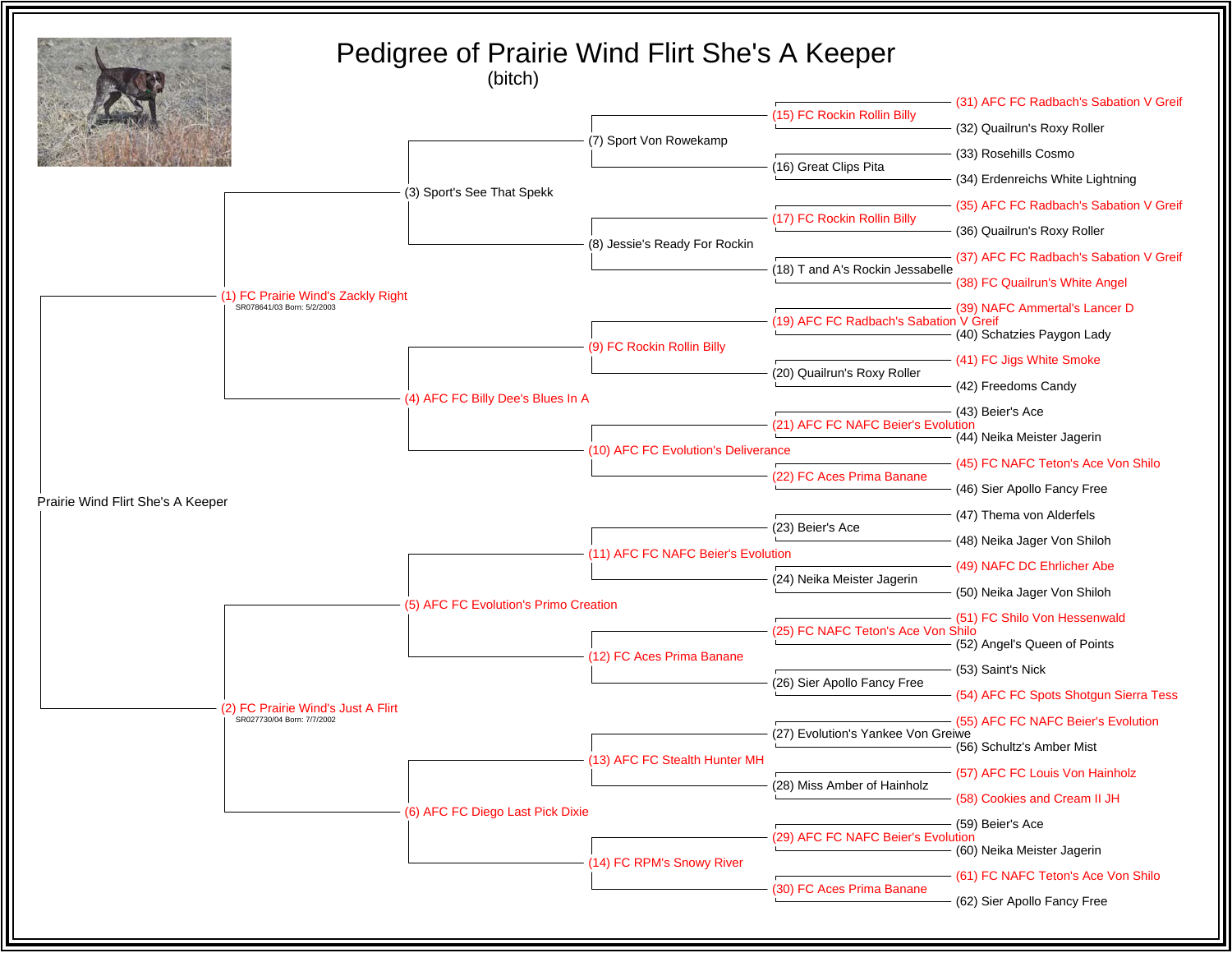## Highlights of Animals in Pedigree of Prairie Wind Flirt She's A Keeper

- (1) FC Prairie Wind's Zackly Right 2008 NGSPA Hungarian Partridge All-Age Champion 2009 NGSPA Region 8 OAA Runner-Up
- (2) FC Prairie Wind's Just A Flirt 2009 NGSPA Rocky Mountain Championship OSD Runner-Up 2009 NGSPA Rocky Mountain ASD Runner-Up
- (3) Sport's See That Spekk 2006 NGSPA Region 8 All-Age Champion 2006 NGSPA Chukar All-Age Champion 2005 NGSPA All-Age Dog of the Year 2005 NGSPA Region 12 All-Age Champion 2004 NGSPA Chukar All-Age Runner-Up Champion 2004 NGSPA Region 12 All-Age Champion 2003 NGSPA Region 8 All-Age Champion
- (5) AFC FC Evolution's Primo Creation 1995 Gun Dog of the Year
- (9) (15) (17) FC Rockin Rollin Billy 1997 NGSPA National Runner-Up Champion
- (11) (21) (29) (55) AFC FC NAFC Beier's Evolution 1985 National Amateur Field Champion 1986 National Gun Dog 1987 All Age Field Trial Dog of the Year 1993 Field Sire of the Year (2 way tie) 1995 Field Sire of the Year 1996 Field Sire of the Year 1996 Dual Sire of the Year1997 Hall of Fame
- (12) (22) (30) FC Aces Prima Banane 1987 Open Gun Dog of the Year 1993 Field Dam of the Year (5 way tie)
- (13) AFC FC Stealth Hunter MH 1995 Amateur Gun Dog of the Year
- (14) FC RPM's Snowy River 1995 All Age Field Trial Dog of the Year
- (19) (31) (35) (37) AFC FC Radbach's Sabation V Greif 1985 Open Gun Dog of the Year